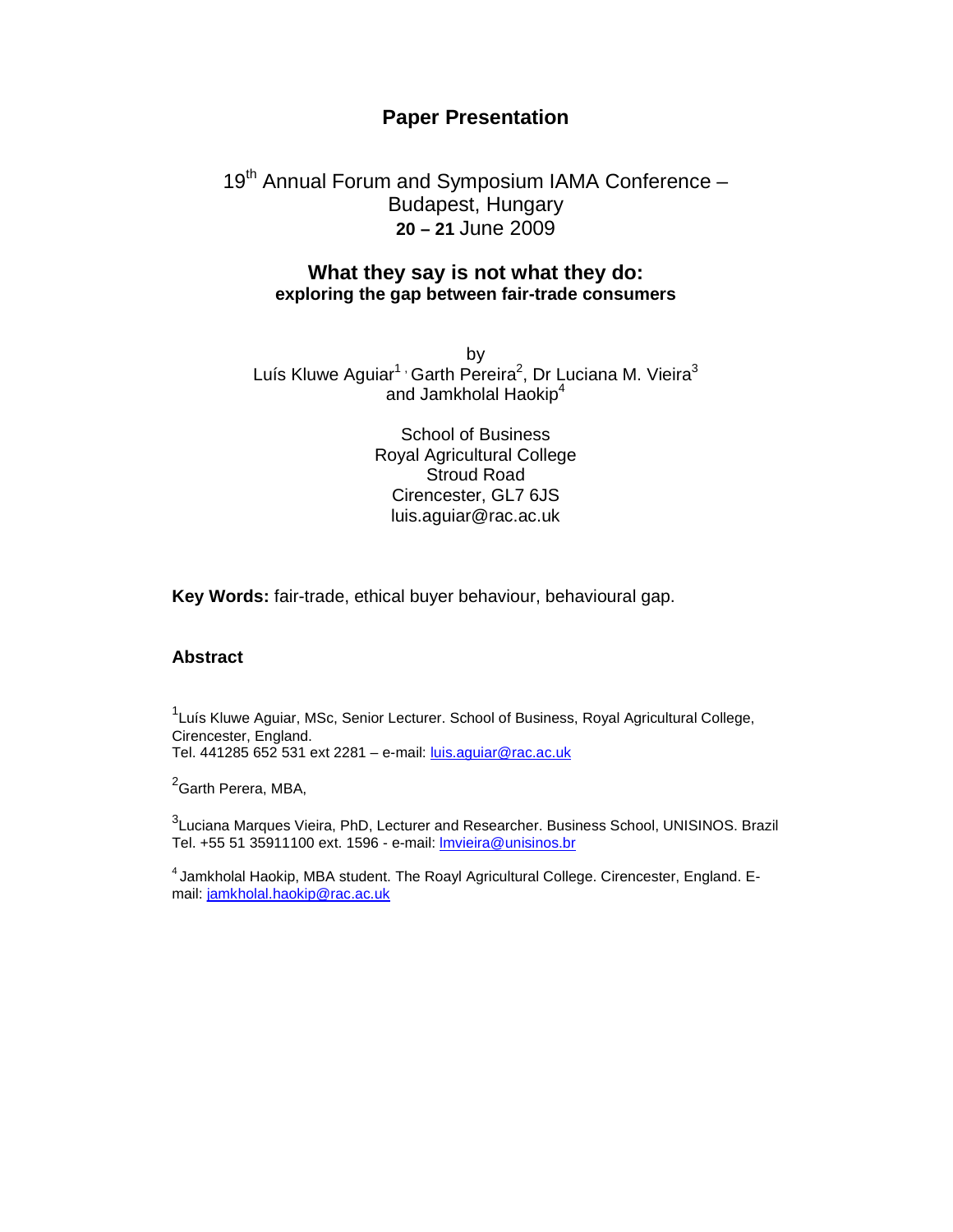#### **Introduction**

Consumers in developed countries have set a trend through their shopping behaviour, and have in this case influenced processes of production and consumption of goods that are considered ethical. Ethical consumerism which happens as consumers, increasingly, encourage ethical production though the purchasing of ethical goods and services has become ever more lucrative and reached £32.2 billion in the UK in 2006 (The Co-operative Bank, 2007). This. Ethical consumption practices have gone far beyond the primary utilitarian function of serving basic human needs. As such, consumers are presently often considered as co-creators of value (Senge and Carsted, 2003) as their consumption reflects principles and beliefs through what is purchased or not (Dickinson and Hollander, 1991).

The word ethics originates from the Greek word ethos meaning conduct, customs or character. As such, ethics can be described as the application of morals to human activity. Ethical consumerism deals with consumers' decisions to use their disposable income for common good. This can be considered as a vote because each time consumers shop, they will be either supporting the brand and the company by purchasing the item or withdrawing support by avoidance - when the item is found unethical. This act of consumption gives them the power to change the fate of the products or the services (Shaw et al, 2006). Ethical behaviour should, in turn, provide benefit to individuals, specific groups or society (Manning et al, 2006). Consequently, ethical consumer behaviour in the market place echoes a conscious and deliberate act to make certain consumption choices due to personal and moral beliefs (Carrigan et al, 2004:401).

There are five main types of ethical buying. Firstly, positive buying, which was identified by Friedman cited by Harrison et al (2005) as positive boycotts. It is referred to favouring a particular product over another. Secondly, negative purchasing or boycott relates to avoiding a product that was 'not approved' by consumers, such as battery hen eggs. Thirdly, fully screened approach looks both at the company and at the product and evaluates which is the most ethical overall. Fourthly, in relationship purchasing consumers seek to educate the sellers about their ethical needs. Finally; anti-consumerism or sustainable consumerism takes place when consumers avoid unsustainable products (Harrison et al, 2005).

Consumers involved in any of these types of ethical buying are referred to as ethical consumers and are defined as those who buy from companies that make and sell products that do not harm or exploit people, animals and environment. Presently, ethical consumerism encompasses concern for climate change, fair trade, animal welfare, human rights, health and safety issues, local products, organic, labour standards (Tallontire et al, 2001; Carrigan et al, 2004), oppressive regimes (Shaw and Shiu, 2001), and even investment (Schlegelmilch, 1997). The focus on ethical marketing shows the increasing importance of this segment.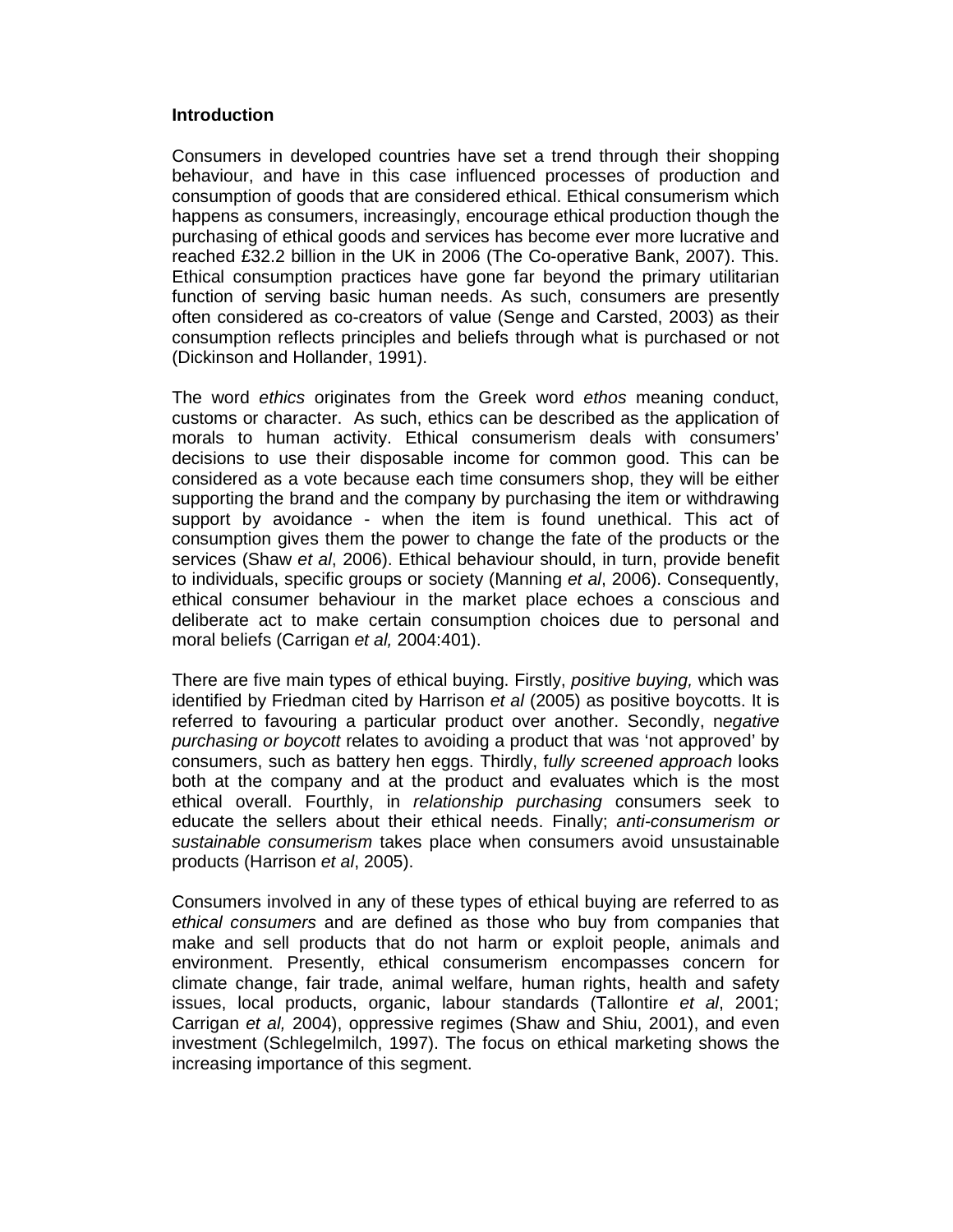However, some show scepticism in the light of past experiences which showed the market share for ethical products accounted for only 1 percent (De Pelsmacker et al, 2005). Notwithstanding, expressions of socially responsible attitudes might not be the most dominant criteria in the consumers' buying decision. Carrigan and Attalla (2001) found that most consumers lacked information to be able to distinguish whether a company had or had not behaved ethically. Hence, evidence suggests that there is no guarantee that all those who are regarded as ethical consumers would always behave ethically.

Despite the positive consumers' attitude towards ethical products and, consequently, the increasing supply of these over the last decade, this seems not sufficient to explain consumers' attitude towards 'alternative' foods as a whole. The expected change in consumer behaviour sometimes fails to meet the expectations of producers and retailers. Many support ethical trade in principle, but then choose other food products when shopping. Hence, there seems to be a gap between consumers' attitude and behaviour. Understanding and narrowing such a gap is considered crucial to the sustainability of ethical trading as consumers must not only support it in principle, but also in practice.

#### **An analysis of the gap between consumer attitude and behaviour**

Since attitude is considered to be a major determinant of behaviour (Fishbein and Ajzen, 1975), communication on exploitation of the environment through mass media is believed to have enhanced positive consumers' attitude and subsequently triggered change in behaviour. Far from agreeing with this view, Burgess et al (1971) found that apart from attitude and knowledge to act, incentives given were important to reinforce socially and environmentally acceptable behaviour. Yet, Kollmuss and Agyeman (2002) pointed out that such unconscious pro-environmental behaviour could be easily reversed or altered to a more unsustainable pattern because, as such, it was not based on solid values. Whilst on the one hand, ethical consumption required a certain measure of social activism; on the other hand, consumers followed a general cultural norm where buyer decision was also based on individualised risk assessment (Giddens, 1991; Vermeir and Verbeke, 2006). The majority of consumer decision making process was understood to be influenced by price, quality, convenience and brand familiarity (Carrigan and Attalla, 2001; Prendergast et al, 2001). Robinson and Smith (2002) found that consumers interested in buying 'earth-sustainable' products actually decided not to purchase them owed to perceived lack of availability, inconvenience and price, and therefore exposed the gap between positive attitude and behaviour. Ethical marketing depended heavily on 'reflexive consumers' who are not necessarily social activists' people. They are the type of people who required far more information about the source of a product in order to make their own assessment of a product they are buying. This type of reflexive consumerism embodied issues such as the environment, human rights, labour and animal welfare. In this sense, 'reflexive consumers' would like to have fully traceable products with 'something else'.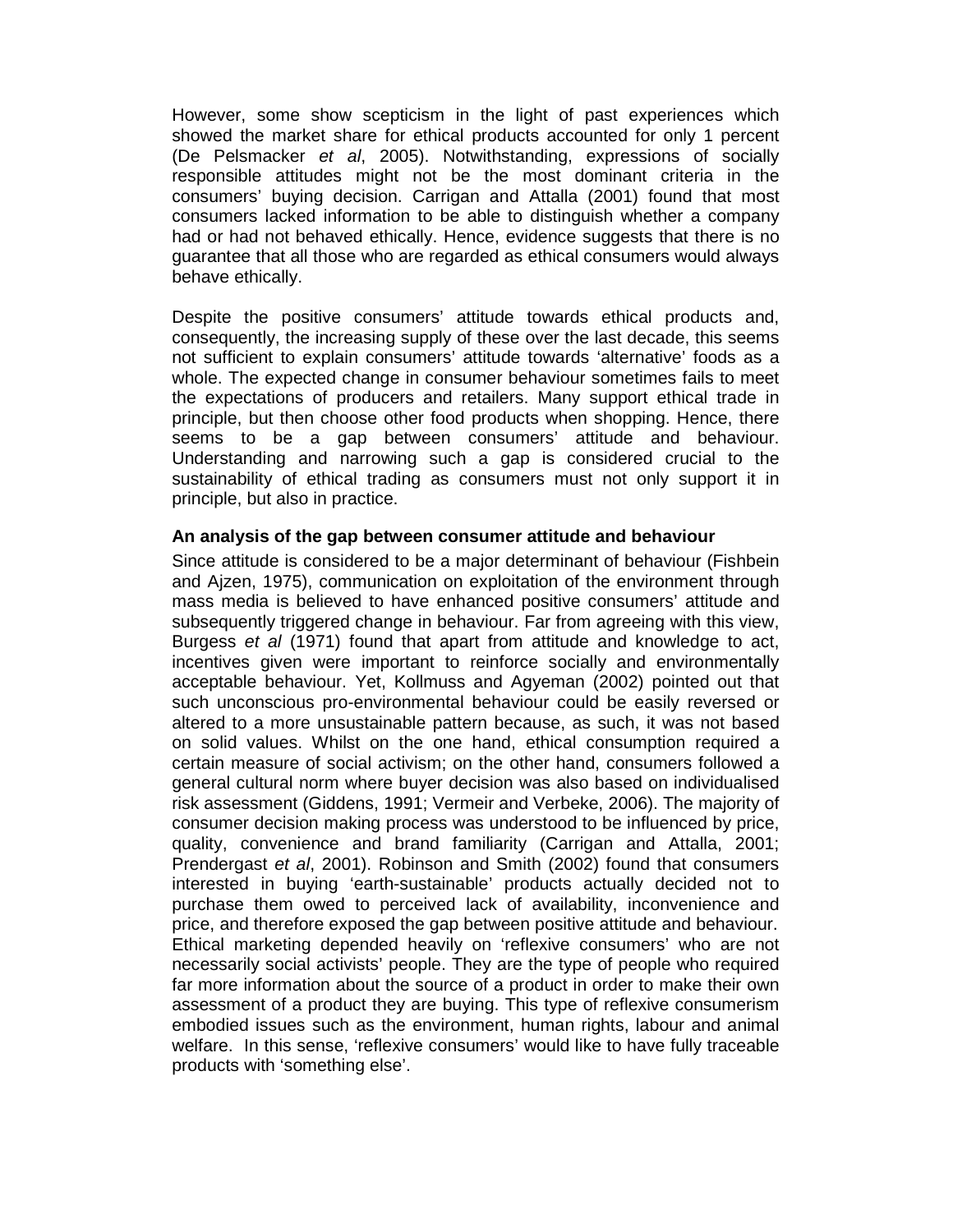In the early days, traditional thinking supported the idea that increased knowledge tended to encourage favourable attitudes which, in turn, lead to pro-environmental action. Burgess et al (1998) called this the 'information deficit model'. However, so far no one has been able to confirm the validity of such a model (Kollmuss and Agyeman, 2002). In reality the process of change involved not only the dissemination of information but it also included other important psychological and social factors such as, locus of control, personal responsibility and action skills to perform environmentally related actions (Hines et al, 1987). Internal locus of control in particular made individuals realise that their positive actions made a significant contribution to environmental causes. Hungerford and Volk (1990) have broadly categorised these into entry level variables (i.e., empathetic perspective toward the environment), ownership and empowerment variables.

It is widely accepted that irrespective of the outcome, any attempt to promote long-term pro-environmental behaviour would primarily require knowledge and awareness of environmental issues (Newhouse, 1991; Chawla, 1999; Blake, 1999; Kollmuss and Agyeman, 2002). Inclusionary style of environmental communication is believed to stimulate positive attitude (Burgess et al, 1998). However, the over emphasis on information and the difficulty of including all the environmental stakeholders in the decision-making process proved to be a practical constrain (Blake, 1999). Such discrepancy showed only part of the whole problem. Rajecki (1982) cited by Newhouse (1991) suggested the potential causes for the gap in terms of direct versus indirect experience, normative influences, temporal discrepancy and attitude-behaviour measurement. It is interesting to note that temporal discrepancy refers to attitude which is susceptible to change with the passage of time. So it is appropriate to choose the most influential learning experiences to determine and change environmental attitudes and behaviour.

Ajzen and Fishbein, in their theory of reasoned action and theory of planned behaviour have explained the relationship of belief, attitude, intention, subjective norms and behaviour; and stated that people are rational and they used the available information in a systematic way (Fishbein and Ajzen, 1975; Ajzen and Fishbein, 1980). However, researchers proved that such a relationship had other dimensions. As a result, the decision-making process could be considered as almost unpredictable: positive attitudes were not necessarily followed by positive intentions (Vermeir and Verbeke, 2006). Although the model of responsible environmental behaviour proposed by Hines et al (1987) was an improvement of the theory of planned behaviour the relationship between knowledge and attitudes, attitudes and intentions, and intentions and actual responsible behaviour, were weak at best.

In fact, other authors considered the relationship between attitude and behaviour as not being strong (Newhouse, 1991; Hines et al, 1987; Kollmuss and Agyeman, 2002). According to Kraus (1995) and Ajzen (2001), cited by Vermeir and Verbeke (2006), attitude alone was a poor predictor of intentional behaviour. As such, there seemed to be many more factors that influenced pro-environmental behaviour. Hines et al (1987) called these situational factors and included economic constraints, social pressures, and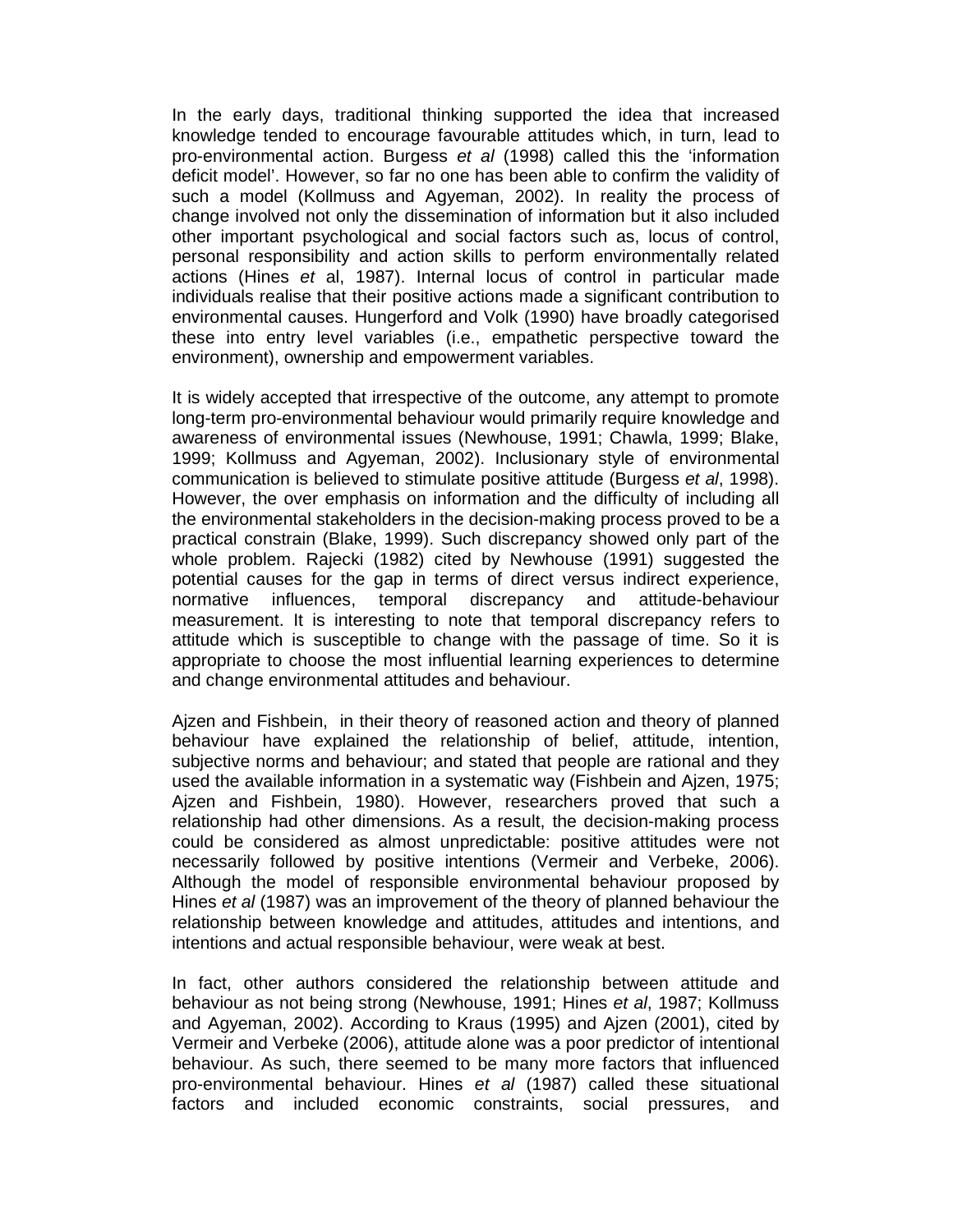opportunities to choose different actions. Yet, Kollmuss and Agyeman (2002) considered institutional, economic, social and cultural factors to be broadly under external factors. As a part of demographic factors they also recognised the affect of gender and years of education on people's reception to change. But all these factors, along with psychological factors, were actually intertwined.

Interestingly, Stern et al (1993) adopted a different framework to enlighten the existing gap between current principle and actual practice through motivational factors. According to them, motivation was a strong internal stimulus around which behaviour was organised. Subsequently, they proposed a model based on the altruism theory of Schwartz (1977) wherein environmental concern is caused by egoistic, social and bio-spherical orientations. Among these egoistic orientations, individualism was considered to be the strongest motivation to explain pro-environmental behaviour. However, the flip side of egoistic dominance showed that positive action took place only when such behaviour supported individual needs and desires. Consumers who did not actually turn expressed interest into purchasing habits were many. Despite the growth in sales of fair trade goods, for example, the gap between attitudes and buying practice seems to be wide. Moreover, decisions about grocery shopping were found to be 'unashamedly selfish'. Groceries shopping decisions, rather than being driven by altruistic motives, were in fact determined by price, convenience and value (FSA, 2007). Hines et al. (1987) proposed a 'Model of Responsible Environmental Behaviour' which was refuted by Grob (1991) who disagreed that knowledge of one cause would lead directly to action.

Many more theories have attempted to outline the reasons for this gap between consumer knowledge and spending habits. Burgess et al (1998) proposed a linear model where knowledge led to a certain attitude, which in turn led to positive behaviour. Other researchers have tried to explain the 'gap' in more detail. Rajecki (1982) proposed causes for pro-environmental behaviour as being related to experience, influence, time and attitudebehaviour measurement. Rajecki (1982) believed that people's attitudes changed depending on the distance in time from the main motivator driving the expected action. In addition, Hines et al (1987) and Stern et al (1993) attempted to explain why some people cared more about certain issues than others. Their contributions were useful in the understanding that not all decisions made by humans were actually rational, and based on information available. Nevertheless, none of the theories so far have given satisfactory explanation to bridge the gap between attitude and ethical behaviour.

Furthermore, Chawla (1998) suggested that values shaped most of one's motivation in what made people support certain causes such as environmentalism. But crucially, many people's attitudes were shaped before they were conscious of making decisions. Blake (1999) pointed out that most of the analysis made about consumer behaviour was limited, because they failed to take into account individual, social and institutional constraints. Refuting the theory of reasoned action, Blake revealed the false assumption that people are always rational and use the available information in a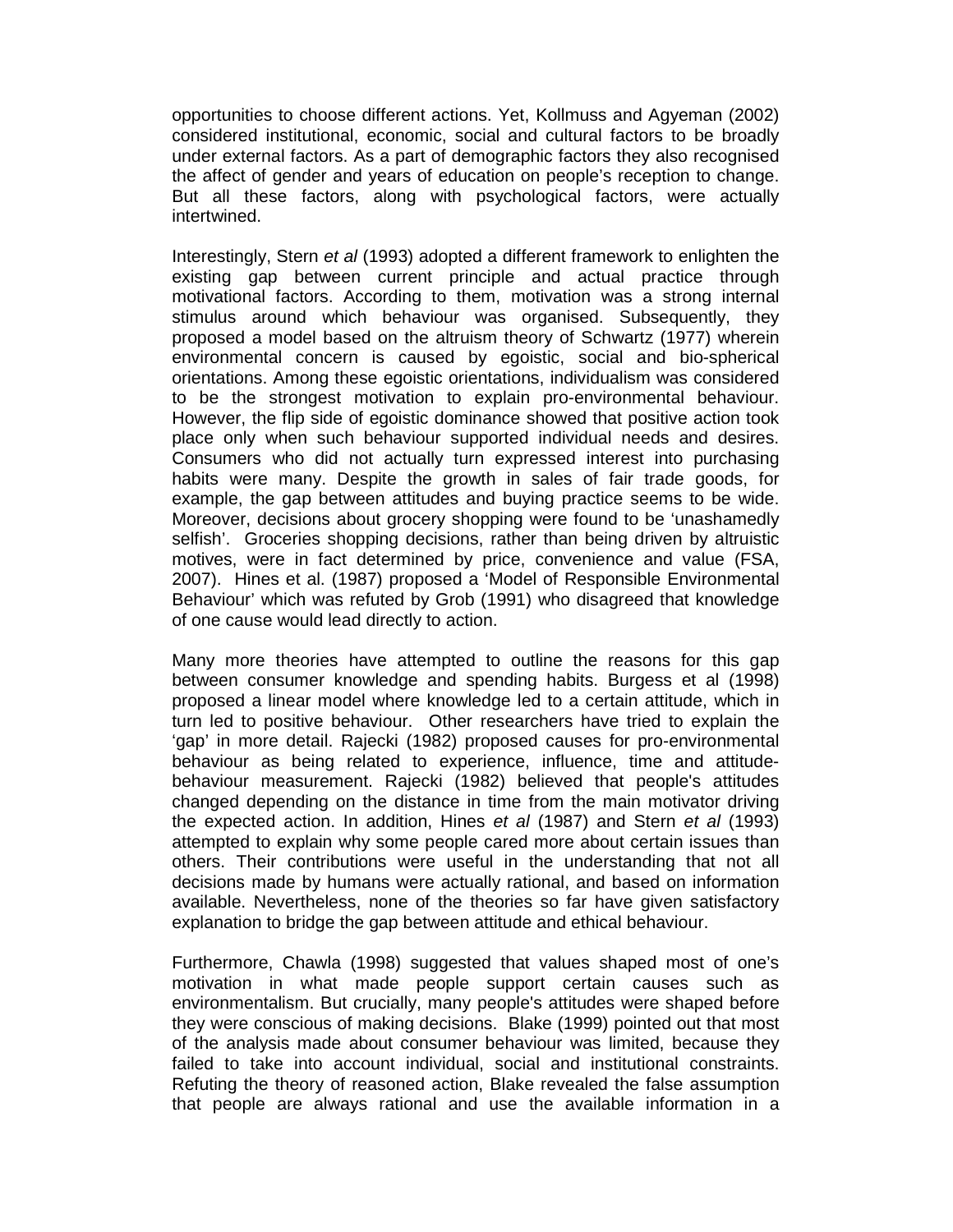systematic way. Blake (1999) also identified several barriers between concern about an environmental issue and action, which consisted of individuality, responsibility and practicality and how these attitudes interacted which each other were especially important for people with no strong social or ecological concerns. Since major barriers could be stopping consumers buying ethical products, the 'responsibility' barrier, which related to trust would, then, become a barrier between concern and action.

Based on Blake's value-action gap model, Kollmuss and Agyeman (2002) pointed out that whilst responsibility is almost similar in concept to locus of control, in practice it referred to social and institutional constraints which hinder people to act pro-environmentally regardless of their attitudes or intentions. These barriers are relevant to people who do not have strong environmental concerns. In spite of integrating internal and external factors Blake (1999) had also failed to deal with all the important social, cultural and psychological factors.

Even though there are successive attempts to understand and bridge the gap between what the consumers say and actually do with respect to proenvironmental concern, there are omissions and contradictions in the literature. Considering this state of affairs Kollmuss and Agyeman (2002) proposed a model of pro-environmental behaviour exploring the gap between intention and action in the consumer spending habits. This model was built upon the principles proposed by Fietkau and Kessle (1981) and later developed by Fliegenschnee and Schelakovsky (1998) cited by Kollmuss and Agyeman (2002). This model considered emotional involvement as a factor for linking environmental knowledge, values and attitudes to proenvironmental behaviour. They called this 'pro-environmental consciousness', which was derived from personal values, shaped by personality traits and affected by internal and external factors, including here social and cultural ones. Kollmus and Agyeman (2002) suggested that expected responses would vary according to different personal life stages as well as, for example, the extent of education or knowledge about environmental issues. As for other possible barriers to behaviour, it identified old behaviour as the worst. This is because old behaviour limited all possible attributes deriving from both internal and external factors that determine environmental consciousness (Figure 4). Although these factors will not vary at different stages, their roles will vary during the development process of people's lives. However, even this model with all its good intentions could not accommodate all the important determinants of positive consumer behaviour.

Kollmuss and Agyeman (2002) pointed out it was almost impossible to create a model that fully explained the gap between intention and action which incorporated all the factors discussed, as it would be far too complicated. Indeed, some consider the model to have some serious omissions. Gender and years of education were important factors when considering how receptive to change a person might be. Equally, 'concern for others' and 'willingness to be open to new ways to help' could be considered typically 'female traits'. Consequently, the balance between male and female opinion was important when evaluating why a person did not buy ethical products.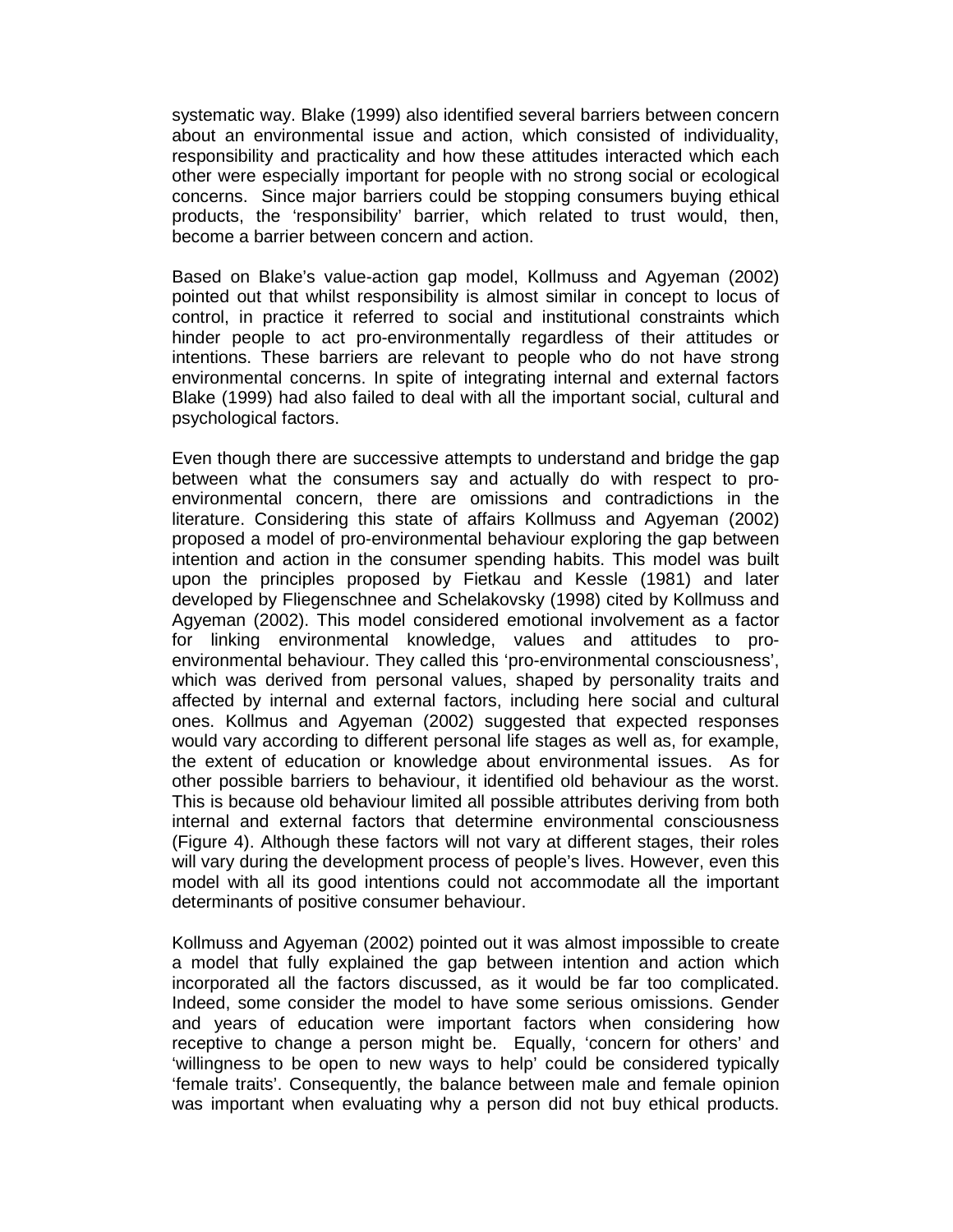Henceforth, the different models offer valid explanation under certain circumstances and therefore indicated that these models are situation, location and people specific. As demonstrated by Kollmuss and Agyeman (2002) it is literally impossible and impractical to have a single model to narrow the gap between positive attitude and pro-environmental behaviour. O'Donoghue and Lotz-Sisitka (2002) have brought to light the many laminations of the 'pro-environmental model'.

#### **Aim and Objectives**

There seems to be a gap between consumers' attitude and behaviour. Understanding and narrowing such a gap is considered crucial to the sustainability of ethical trading as consumers must not only support it in principle, but also in practice. This study aimed at exploring the reasons why people do not purchase fair trade products. In order to ascertain the gap between intention and action, fair-trade mangoes were used to test the consumers' motivation for buying fair-trade in the UK.

#### **Methodology**

The aim of this study is to test Kollmus and Agyeman pro-environmental behaviour model. The research method consisted of a two-stage data collection. Firstly, in-depth interviews were carried out with two importers of fair trade fruit in January 2008. Secondly, a survey consisting of a questionnaire was conducted with consumers of two counties in the UK: Wiltshire and Gloucestershire. The questions were developed to capture the elements of the conceptual framework. Using a Likert-5 scale, corrections of bias of order effect and acquiescence were considered with the negative side of the scale placed on the left, as well as two-stage questions to counter the bias of central tendency. Data from 101 valid face-to-face questionnaires were collected and analysed using T-test and Chi-square.

#### **Results**

There were no significant differences between the two areas studied. Female responses tended to be higher than male. Almost two-thirds of the respondents were married or had a partner in typically childless households. Only 3% of the respondents purchased their groceries from the Coop considered an ethical food retailer. Moreover, some 28% of the respondents also used food retailers with strong corporate social responsibility claims such as Waitrose and Marks & Spencer. These retailers were also perceived as offering a wide range of fair-trade products. Amongst the fair-trade products, bananas, coffee, tea, chocolate and mangoes were purchased regularly, in this order. Whilst some 31% of the respondents claimed not to buy fair-trade, another 21% purchased it regularly. However, the remaining respondents showed a low frequency: fortnightly or monthly.

The vast majority agreed that fair-trade products helped poor farmers in developing countries. However, the correlation between fair-trade helping the environment was not strong which contrasted with the respondent's notion that that fair-trade promoted sustainable development. Fair-trade products were perceived as providing farmers with a better price for their products;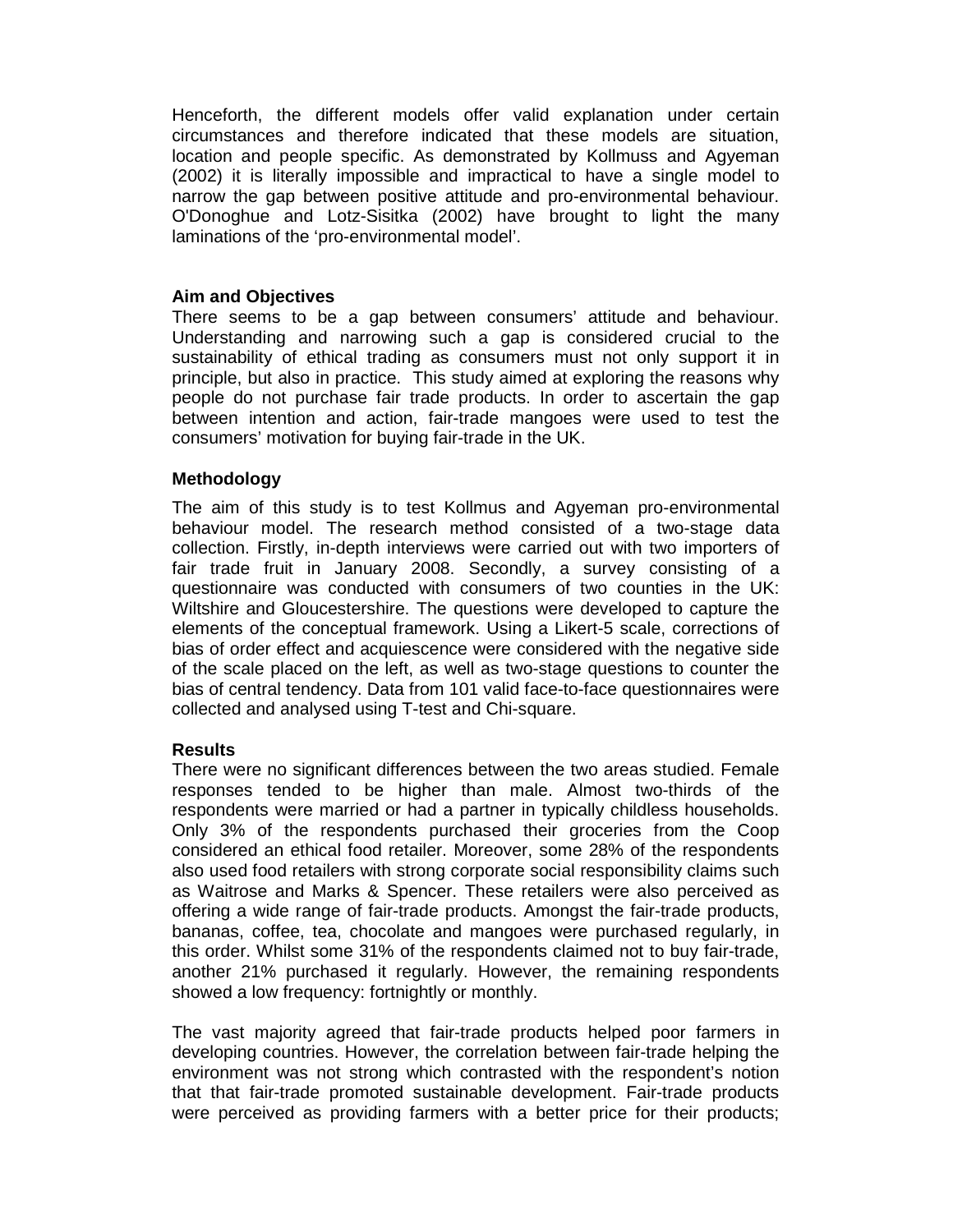being trustworthy; helping the environment and the poor; and social responsibility.

In Figure 1, when a negative statement was offered, 'fair-trade means nothing', it was rejected by the majority of the respondents. The dark line in the figure below represents the average responses.



Figure1 -

Furthermore, Figure 2 below demonstrates that the respondents strongly believed that the fair-trade logo, and the messages it carries, represented a trusted source.





A positive correlation was identified between age of the respondent and the willingness to buy fair trade mangoes. The older the respondent the more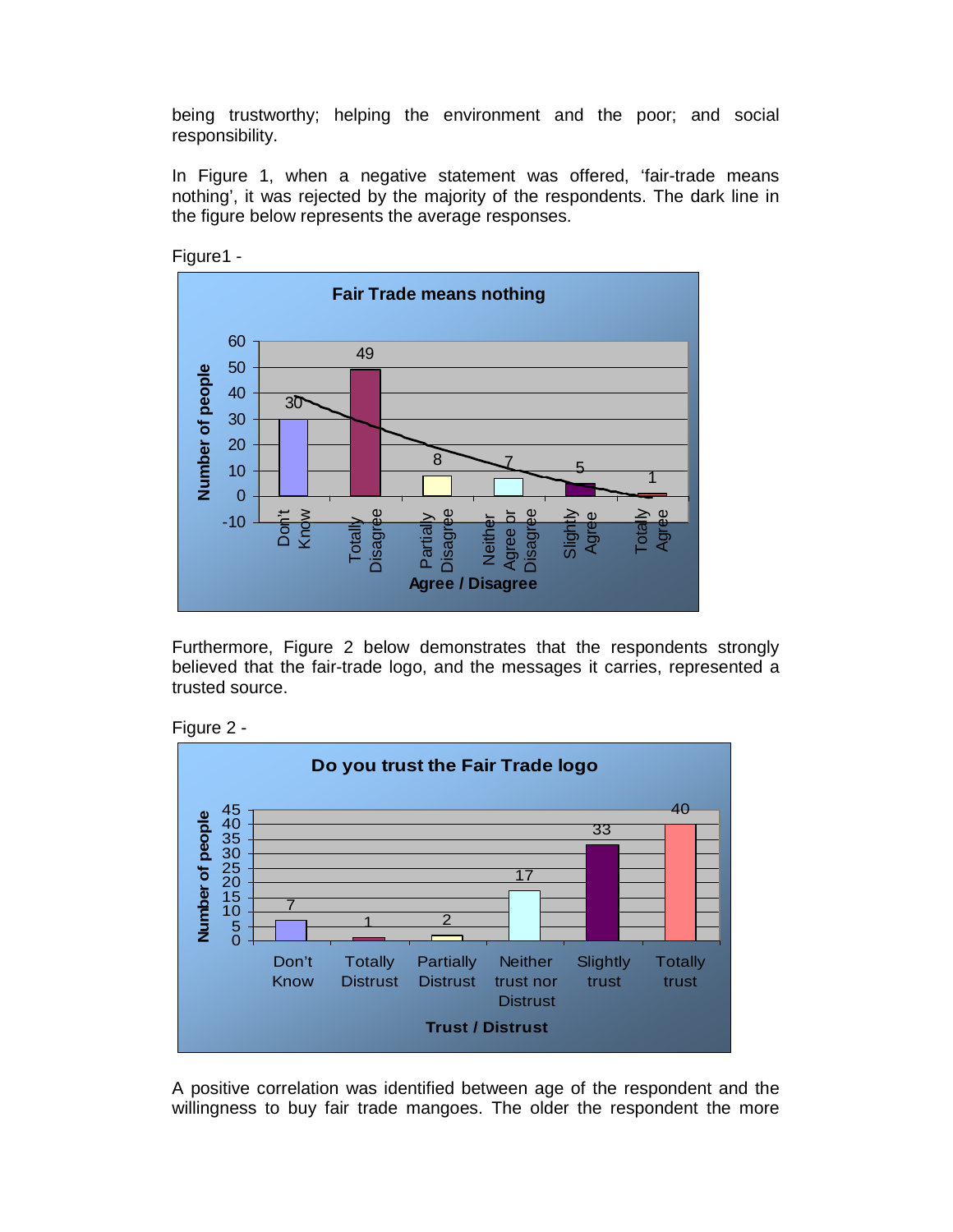likely they buy fair trade at 92% confidence (Chi test: 0.005592734). The level of income was also determinant for the purchase of fair trade, as shown in Figure 3 below. For every £1,000 more in income consumers were likely to spend £0.78 more (Y=  $0.0788X + 4.8974$  at R<sup>2</sup> 0.0289).



Figure 3 -

The survey could not establish a significant difference regarding the level of education and the willingness to buy fair trade; however, married couples were more likely to consider this option (at 92% of the probability it was 0.008799845) than single people.

One of the barriers identified against the purchasing of fair trade mangoes was price, followed by lack of knowledge. Some 55% of the sample did not read the stories describing the workers of fair trade provided by the fair trade certifier. However, the vast majority trusted the messages conveyed by the logo. Moreover, 2/3 of the respondents stated it was generally difficult to find fair traded products.

Consumers tended to project extra attributes to fair traded mangoes by believing they were of higher quality, nevertheless, many were not sure of extra health benefits. In this case prior knowledge might be playing an important role in consumption decision.

The reasons the respondents did not buy fair trade were given as follows: 'price'; 'more press information'; 'more promotion by supermarkets'; 'lack of habit'; and 'ability to find fair trade products'. Nonetheless, the motivations behind positive action related to 'helping the environment', 'participating in positive social change' which are strong determinants of purchase.

#### **Conclusions**

Kollmus and Agyeman's model served as a preliminary guide to questionnaire design and consequent data gathering. Alluding to the fact that there is a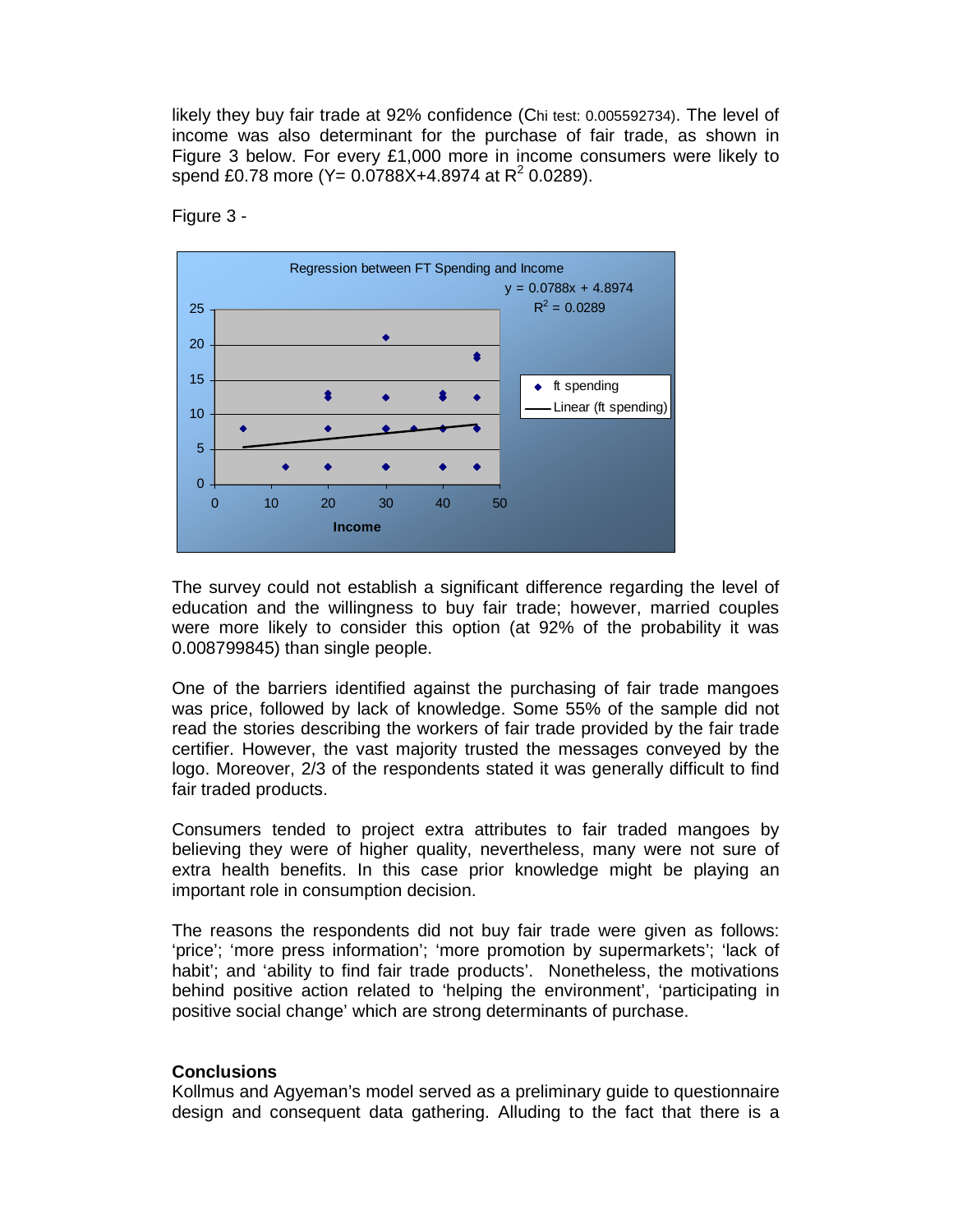behavioural gap between intention and action is considered an important area of study in marketing.

Gender imbalance of the respondents and sample size consisted of a major limitation for this study. However, the results provided interesting insights into an area little studied and would guide managers of product and niche categories to better understand the motivations about purchase.

As seen in the literature old habits are strong in determining change. The number of respondents who did not purchase fair trade products was high. Those were unlikely to become regular buyers of ethical products. Nonetheless, for most of the reasons consumers do not buy fair trade, these can be acted upon. Despite trust in fair-trade and what the products represent, information and old habits are still major barriers that managers and retailers need to overcome.

### **References:**

- Aizen, I. and Fishbein, M. (1980) Understanding Attitudes and Predicting Social Behaviour (Englewood Cliffs, NJ, Prentice Hall).
- Blake, J. (1999) Overcoming the 'value–action gap' in environmental policy: tensions between national policy and local experience, Local Environment, 4(3), pp. 257–278.
- Burgess, J., Harrison, C. and Filius, P. (1998) Environmental communication and the cultural politics of environmental citizenship, Environment and Planning A, 30, pp.1445–1460.
- Carrigan, M., Szmigan, I., and Wright, J. (2004) Shopping for a better world? An interpretive study of the potential for ethical consumption within the older market. Journal of Consumer Marketing. 21(6): 401-417 [online]. Available from: www.emeraldinsight.com/0736-3761.htm [Date accessed: 04.07.08]
- Carrigan, M and Attalla, A. (2001) The myth of the ethical consumer-do ethics matter in purchase behaviour? Journal of Consumer Marketing. 18(7): 560-577 [online]. Available from: http://www.emeraldinsight.com/Insight/advancedSearch.do?searchTerm1= the+myth+of+ethical+consumer&oDiscard=&searchFields1=All+fields&for m\_button=Search [Date accessed: 04.07.08]
- Chawla, L. (1998) Significant life experiences revisited: a review of research on sources of pro-environmental sensitivity, The Journal of Environmental Education, 29(3), pp. 11–21.
- De Pelmacker, P., Driesen, L. and G. Ray. (2003). "Are Fair Trade Labels Good Business? Ethics and Coffee buying intentions". Ghent: Working Paper, Ghent University, Faculty of Economics and business Administration.
- Dickinson, R. and Hollander, S.C. (1991), "Consumer votes", Journal of Business Research, Vol. 22, pp. 335-46.
- Fishbein,M. and Ajzen, I (1975) Belief, attitude, intention and behaviour: an introduction to theory and research. Reading, MA: Addison-Wesley
- **Food Standards Agency (2007) Qualitative research in food labelling** requirements. [online]. Available from: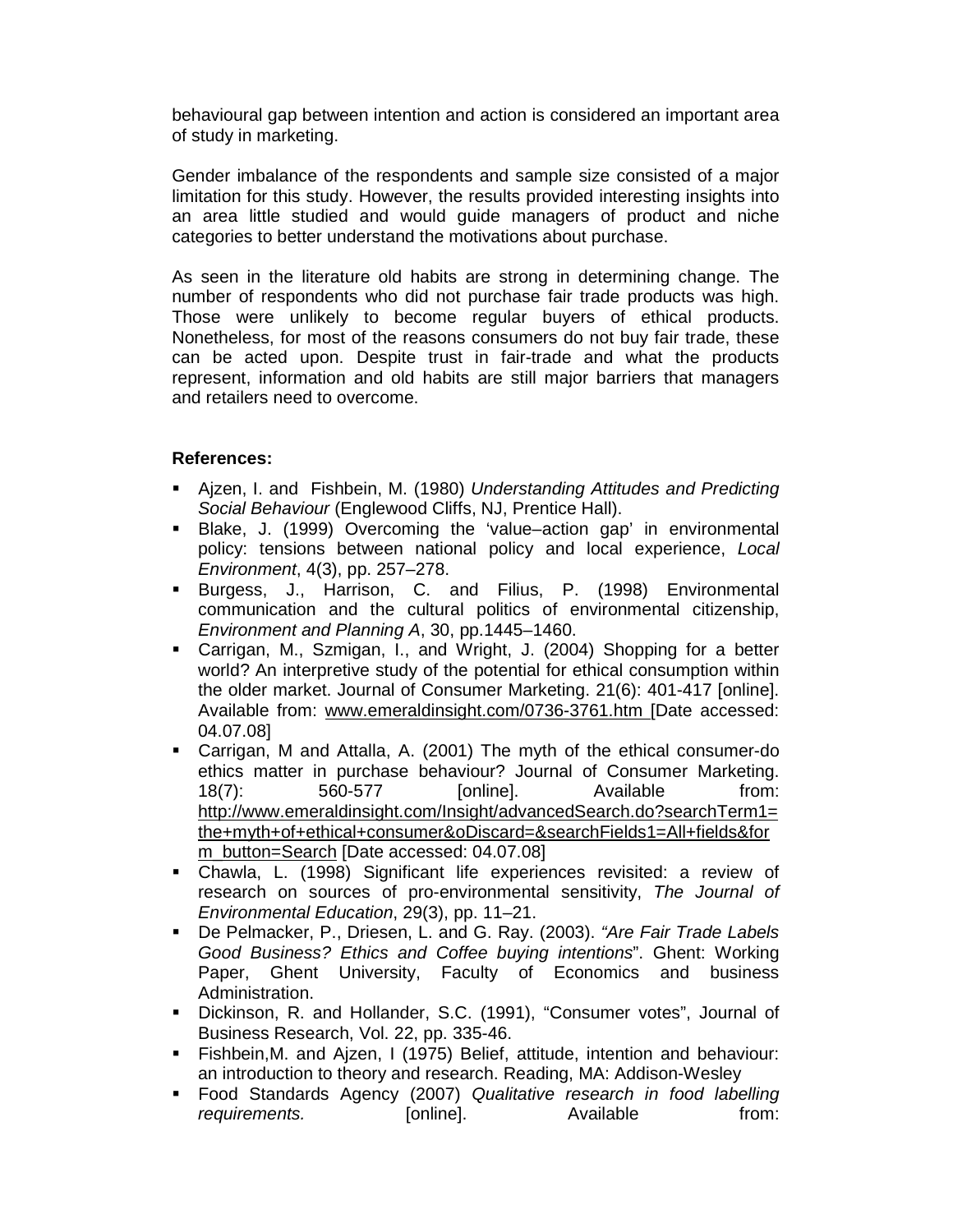www.foodstandards.gov.uk/foodlabelling/researchandreports [Date accessed: 22/11/07]

- Grob, A. (1991) Meinung, Verhalten, Umwelt. Bern, Peter Lang Verlag.
- **Harrison, R., Newholm, T., and Shaw, D. (2005) The ethical consumer.** Sage Publications
- **Hines, J.M., Hungerford, H.R. and Tomera, A.N. (1987) Analysis and** synthesis of research on responsible pro-environmental behaviour: a meta-analysis, The Journal of Environmental Education, 18(2), :1–8.
- Hungerford, H. R., and Volk, T. L. (1990) Changing learning behaviour through environmental education. Journal of Environmental Education. 21(3): 8-21
- Kollmus, A. and Agyeman, J. (2002) Mind the gap: why do people act environmentally and what are the barriers to pro-environmental behaviour. Environmental Education Research. 8(3): 239-258.
- Manning, L., Baines, R.N., and Chadd, S.A. (2006) Ethical modelling of the food supply chain. British Food Journal [online]. Available from: www.emeraldinsight.com/0007-070X.htm [Date accessed: 24.08.08]
- O'Donoghue, R. and H. Lotz-Sisitka (2002). Some Insights on the Gap. Environmental Education Research 8(3): 261-272.
- Rajeki, D.W. (1982**)** Attitudes: themes and advances. Sunderland, MA, Sinauer.
- Senge, P. and Carsted, G. (2003), "Innovating our way to the next industrial revolution", in Malone, T.W., Laubacher, R. and Morton, M.S.S. (Eds), Inventing the Organizations of the 21st Century, The MIT Press, Cambridge, MA.
- Shaw, D. Newholm, T. Roger, D. (2006) Consumption as voting: an exploration of consumer voting [online]. Available from: www.emeraldinsight.com/0309-0566.htm [Date accessed: 04.07.08]
- Shaw, D., and Shiu, E. (2001) Ethics in consumer choice: a multivariate modelling approach. European Journal of Marketing. 37(10): 1485-1498 [online]. Available from: http://www.emeraldinsigh t.com/0309-056 6.htm [Date Accessed: 04.07.08]
- Schlegelmilch, B. (1997) The relative importance of ethical and environmental screening: implication for the marketing of ethical investment funds. International Journal of Bank Marketing. 15(2): 48-53 [online]. The contract of the contract of the contract of the from: the from: the from: the from: the from: the from: the from: the from: the from: the from: the from: the from: the from: the from: the from: the from: the http://www.emeraldinsight.com/Insight/viewContentItem.do; jsessionid=7ECEDD8A5E4E2551E47FA617CF669869?contentType=Artic
- le&contentId=854917 [Date Accessed: 17.10.08] Schwartz (1977) Stern, P.S., Dietz, T. and Karlof, L. (1993**)** Values orientation, gender, and environmental concern, Environment and Behaviour, 25(3), :322–348.
- Tallontire, A., E. Rentsendorj, and M. Blowfield (2001) Ethical consumers and ethical trade: A review of current literature, policy series 12, National Resources Institute, Kent.
- Vermeir,I. and Verbeke, W. (2006) Sustainable food consumption: exploring the consumer "attitude - behavioral intention" gap. Journal of Agricultural and Environmental Ethics. Vol. 19(2):169-194. Springer.